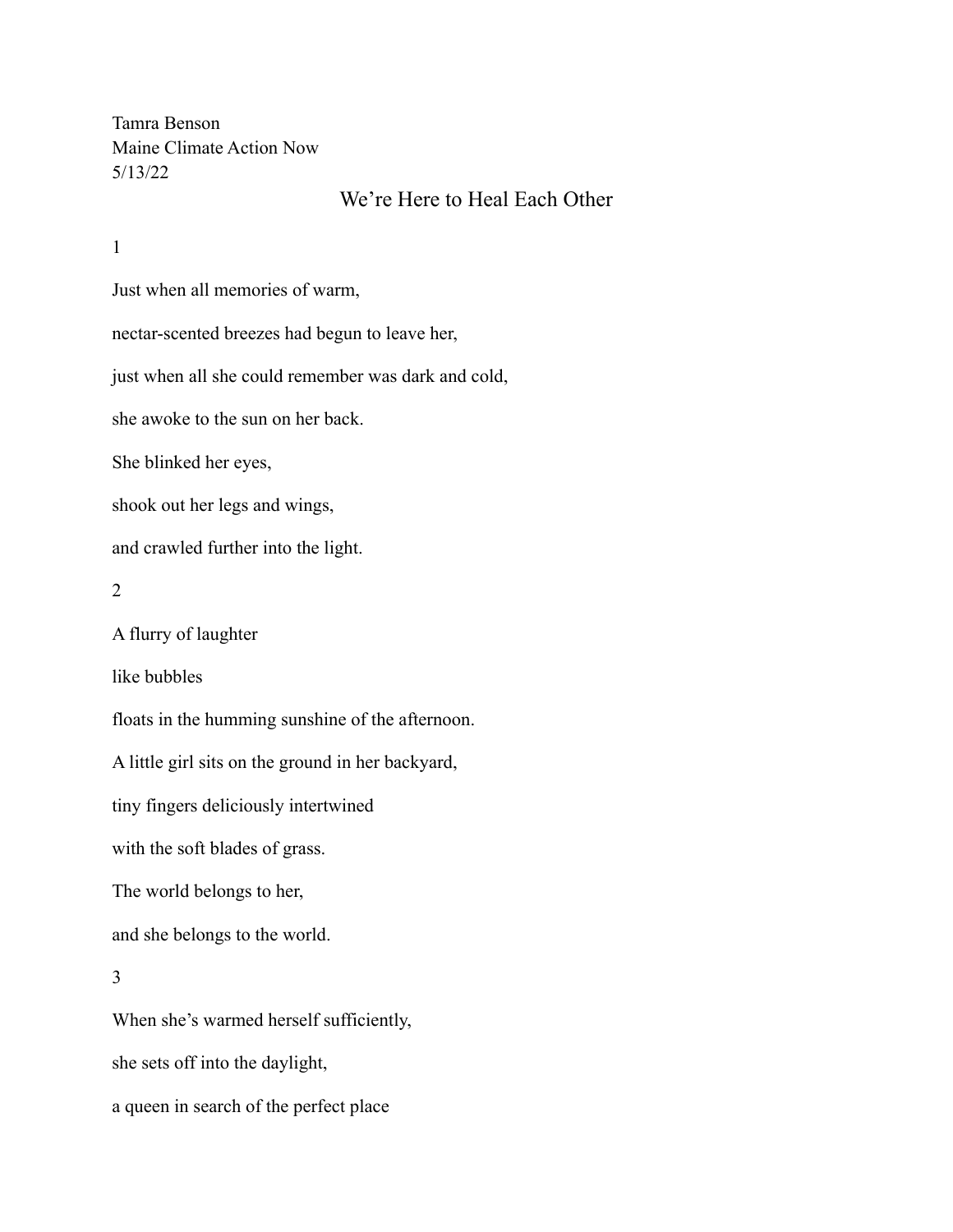to build a new colony, a fresh new beginning, first stopping on a lone dandelion to replenish her energy. She had almost forgotten the sweetness of nectar on her tongue. She finds an overgrown crevice in the earth, perhaps the abandoned home of a squirrel or snake. Perfect. The queen works for hours crafting a perfect home for her future offspring, resting only when it's time to lay her eggs and wait. 4 Tired of sitting, itching to run, the little girl pushes herself up from the ground, blades of grass sticking to her plump legs, and stumbles forward with a burst of joyous laughter. Tiny toes stomping the earth, gripping the grass, hands extended into the sunshine. She spots a large bumblebee, a ball of fluff buzzing near the ground, and shrieks with excitement. She runs after the fuzzy creature, stumbling forward until a sharp pain erupts in the sole of her foot and she tumbles back to the ground.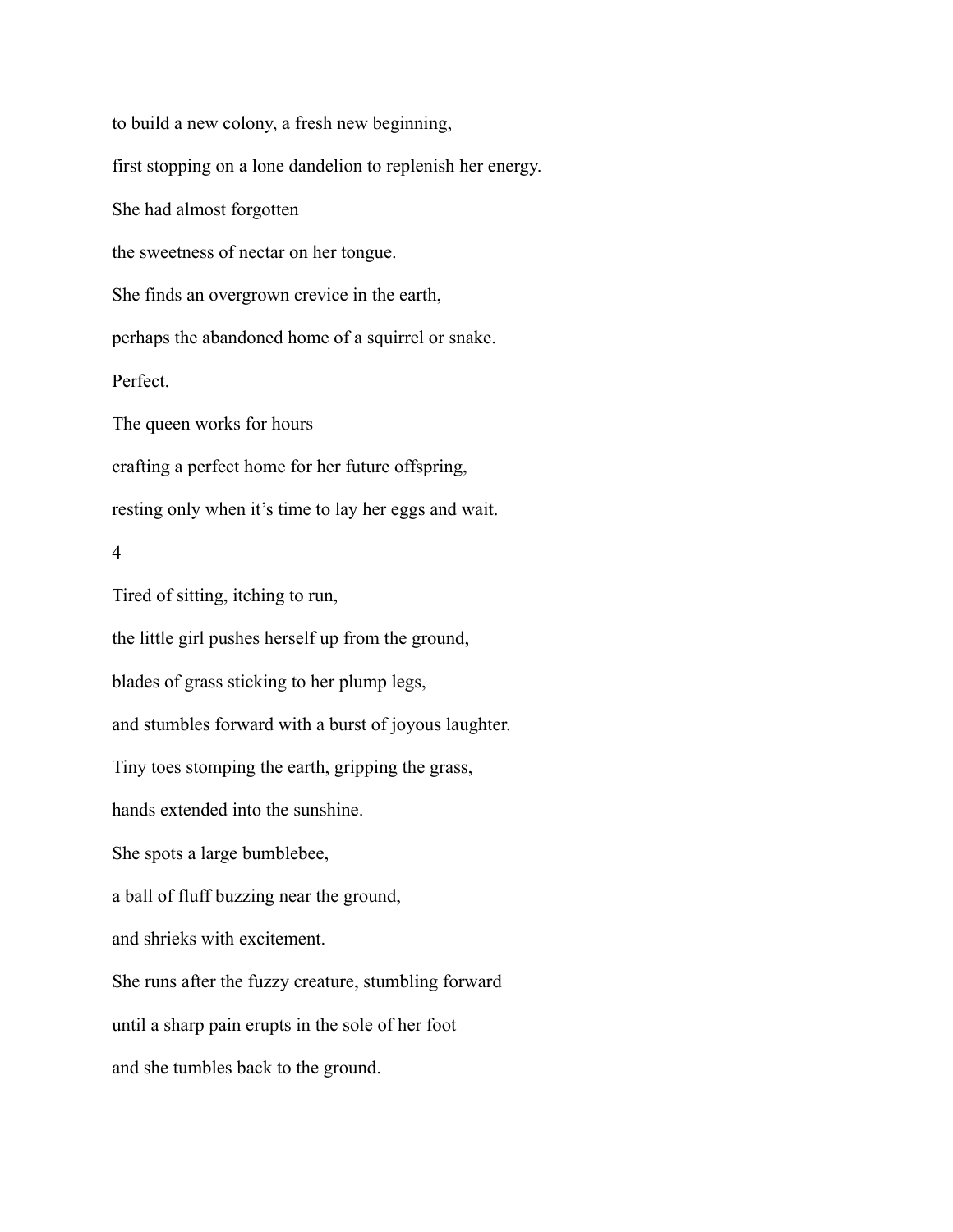5

The queen watches as slowly her eggs begin to hatch, larvae wriggling and growing until they have grown enough to leave the nest and seek out the sweetness of the Spring and her flowers, her beautiful worker bees. And then it's time again to lay eggs and wait.

## 6

The little girl's mother hears a cry from outside and rushes out to the backyard, where she finds her daughter crying in the grass, cradling her foot in her hands. She wraps her child in her arms hugs her tight, wiping her tears and searching for their source. "It's okay, sweet girl," she coos, spotting the swollen pink sting mark. "Let's get you inside." Just as she was about to carry her tearful child back into the house, her eyes landed on the limp body of a bumblebee,

resting motionless on the grass.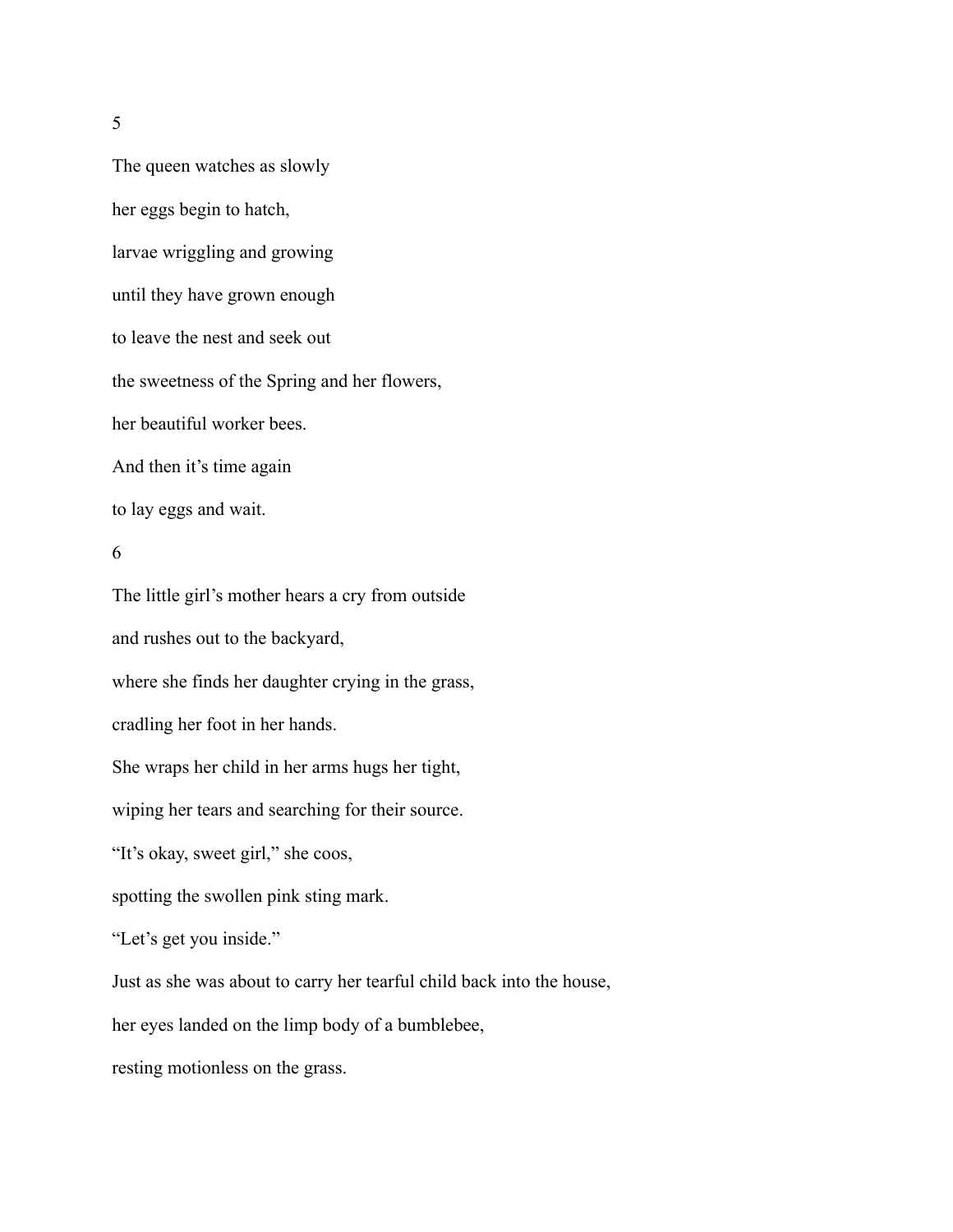7

The queen watches again as her new batch of eggs hatches and grows, this time into males and and future queens. She's getting tired now. She can feel her legs beginning to creak, her wings beginning to weaken. She knows her time is running short, but just look at this beautiful colony she created. She would gladly die a thousand times for this. She flies out into the daylight for one last taste of nectar. 8 The mother sets her daughter on the kitchen table, holds an ice pack to her small foot. Next to her on the table sits a paper plate holding a lethargic bumblebee and a single drop of honey. She's alive. The little girl's eyebrows furrow at the sight, a flash of fear in her eyes. "It's okay," her mother hushes. "She didn't mean to hurt you. We're going to fix you both up.